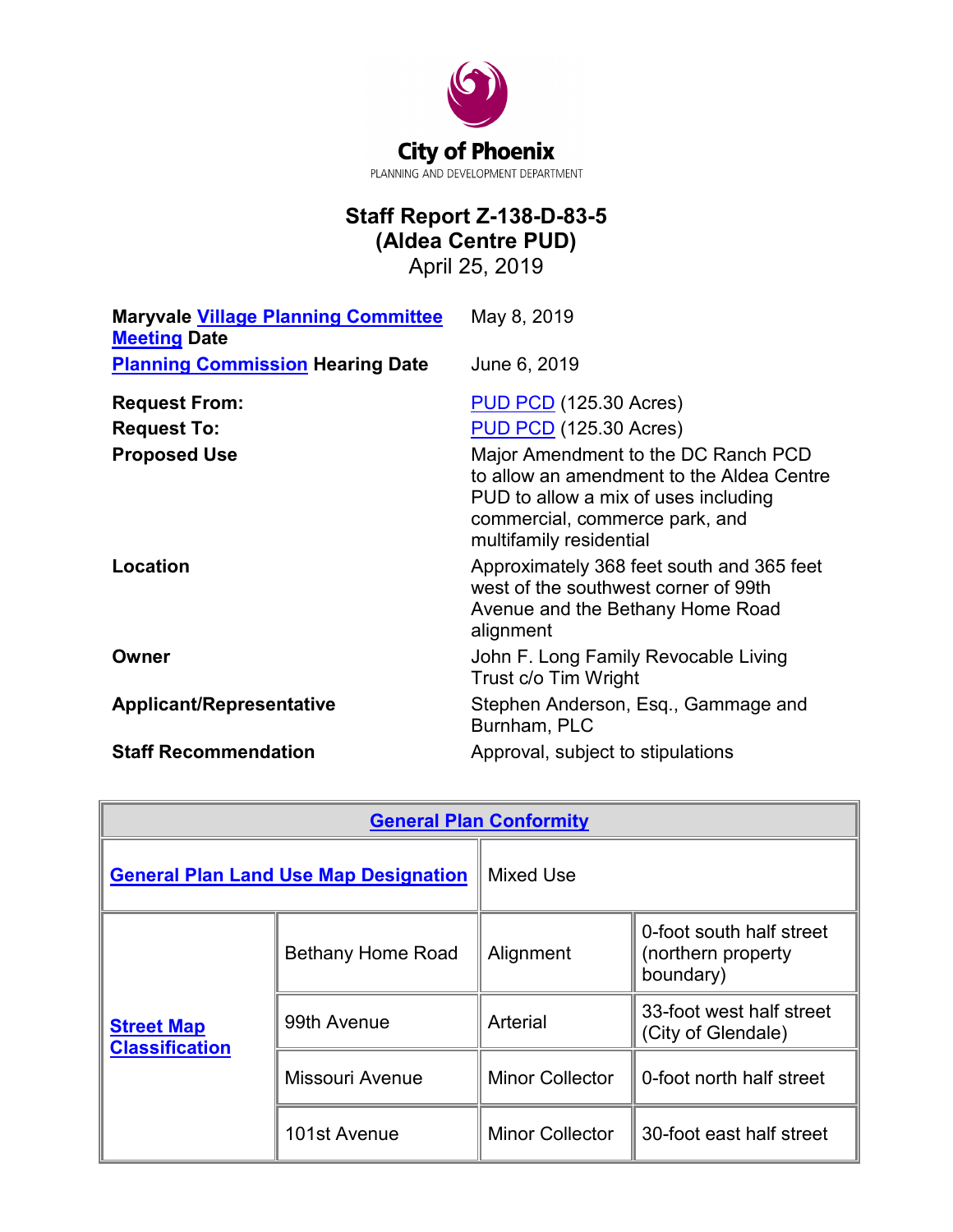### *CONNECT PEOPLE AND PLACES CORE VALUE; CORE, CENTERS AND CORRIDORS; CODES TOOL: Support healthy urban villages, with a balance mix of housing, employment opportunities and services as a principal means to reduce vehicle trip length and associated emissions.*

The site is in close proximity to the Algodón Major employment center. The request to amend the PUD to add additional employment-generating uses and increased multifamily density adds to a balanced mix of employment and housing in the Maryvale village.

### *CONNECT PEOPLE AND PLACES CORE VALUE; OPPORTUNITY SITES; LAND USE PRINCIPLE: Support reasonable levels of increased intensity, respectful of local conditions and surrounding neighborhoods.*

The subject property is located on the perimeter of the Maryvale Village and adjacent to the Loop 101 corridor, a major regional transportation corridor. This strategic location in the urban pattern is appropriate for regional service area land uses such as multifamily, general commerce park uses, retail, and offices.

### *CERTAINTY AND CHARACTER CORE VALUE; HEALTHY NEIGHBORHOODS; DESIGN PRINCIPLE: Encourage bicycle and pedestrian amenities in new major development projects in high-density, mixed-use, areas or near transit stations or employment centers.*

The proposed standards in the narrative introduce bicycle parking standards for new development. The PUD narrative requires that 0.25 bicycle parking spaces be provided for each residential unit built with a minimum of 50 spaces. All nonresidential uses over 5000 square feet floor area shall provide one bicycle space per 25 required vehicle parking spaces, with a maximum of 25 spaces.

# **Applicable Plans, Overlays and Initiatives**

[Tree and Shade Master Plan](https://www.phoenix.gov/parkssite/Documents/PKS_Forestry/PKS_Forestry_Tree_and_Shade_Master_Plan.pdf) – see background item No. 12

[Comprehensive Bicycle Master Plan](https://www.phoenix.gov/streetssite/Documents/2014bikePHX_DraftFinalReport_web.pdf) – see background item No. 13

[Reimagine Phoenix Initiative](https://www.phoenix.gov/publicworks/reimagine) - see background item No. 14

| <b>Surrounding Land Uses/Zoning</b> |                               |                                          |
|-------------------------------------|-------------------------------|------------------------------------------|
|                                     | <b>Land Use</b>               | <b>Zoning</b>                            |
| On Site                             | Agriculture                   | <b>PUD PCD</b>                           |
| <b>North</b>                        | Agriculture                   | <b>City of Glendale-Business Park</b>    |
| <b>South</b>                        | Residential                   | R-3A PCD, R1-10 PCD                      |
| <b>East</b>                         | <b>Business Park / Vacant</b> | City of Glendale-Business Park, CO / A-1 |
| West                                | <b>Residential</b>            | PUD PCD, RE-35                           |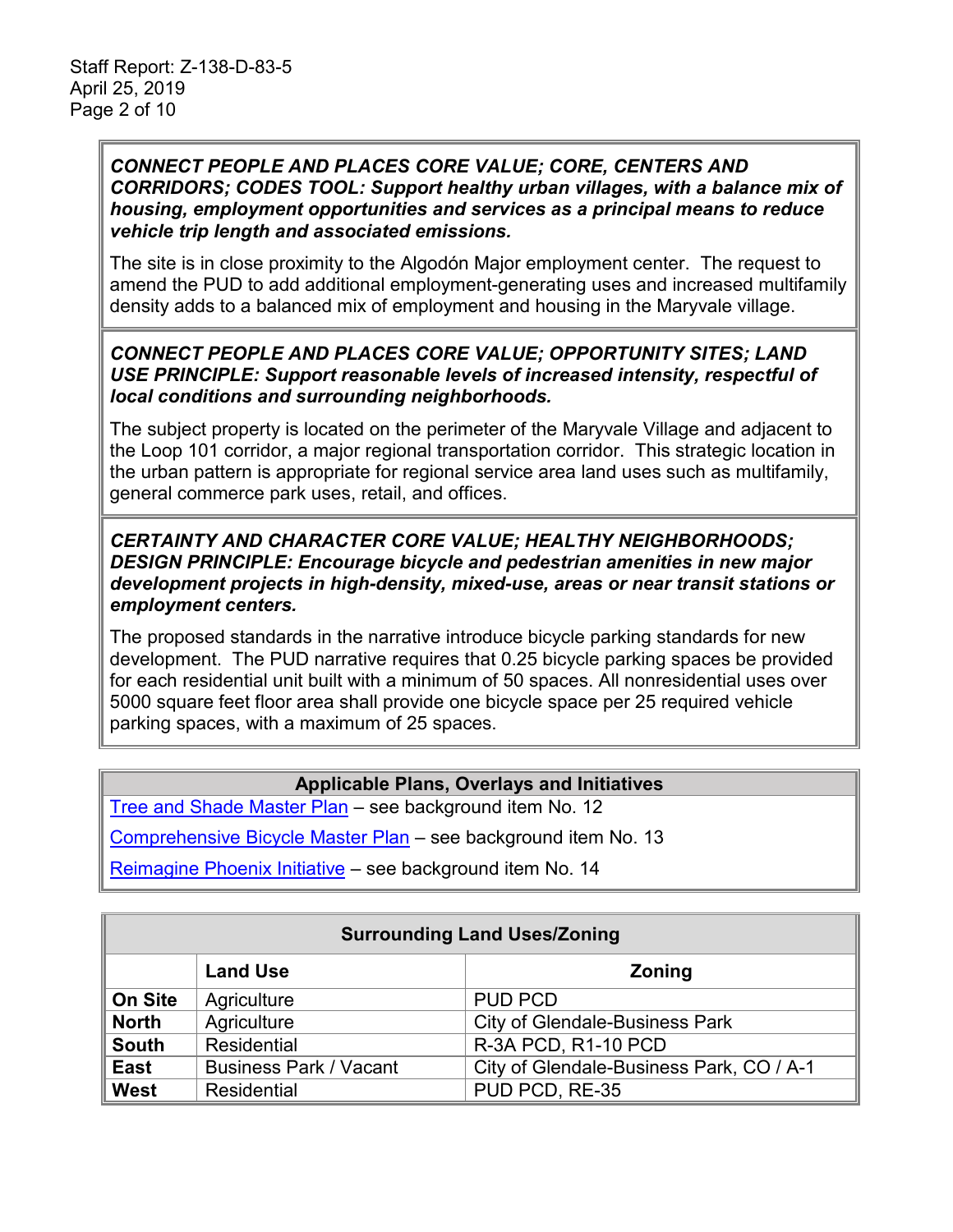#### **Background/Issues/Analysis**

#### SUBJECT SITE

1. This is a request to rezone a 125.30-acre site located approximately 368 feet south and 365 feet west of the southwest corner of 99th Avenue and the Bethany Home Road alignment form PUD PCD (Planned Unit Development, Planned Community District) to PUD PCD (Planned Unit Development, Planned Community District). The subject request is a Major Amendment to the Aldea PUD to include limited Commerce Park uses in addition to increased multifamily residential density.

The property is located in the DC Ranch PCD. The DC Ranch PCD includes the square-mile area from Camelback Road on the south, Bethany Home Road on the north, 99th Avenue on the east, and the Roosevelt Irrigation District canal on the west. The PCD is divided into west and east sections along 103rd Avenue. DC Ranch West has been completely developed with housing.

2. The General Plan Land Use Map designation for the subject site is Mixed Use. The proposed Major Amendment is consistent with the General Plan Land Use designation as it supports an environment of multifamily residential and general commerce park uses.



3. The subject site is bound by the Grand Canal at the Bethany Home Road alignment on the north; Missouri Avenue and the Oregon Avenue alignment and the northern boundary of the Sonoran Sky Elementary School property on the south; 99th Avenue on the east; and 101st Avenue and the 103rd Avenue alignment, north of the school property, on the west. The northwest corner of the property is defined by a Roosevelt Irrigation District canal that cuts from southwest to northeast. The subject property does not include any land to the west of the canal.

There is an Salt River Property substation located at the immediate southwest corner of 99th Avenue and the Bethany Home Road alignment.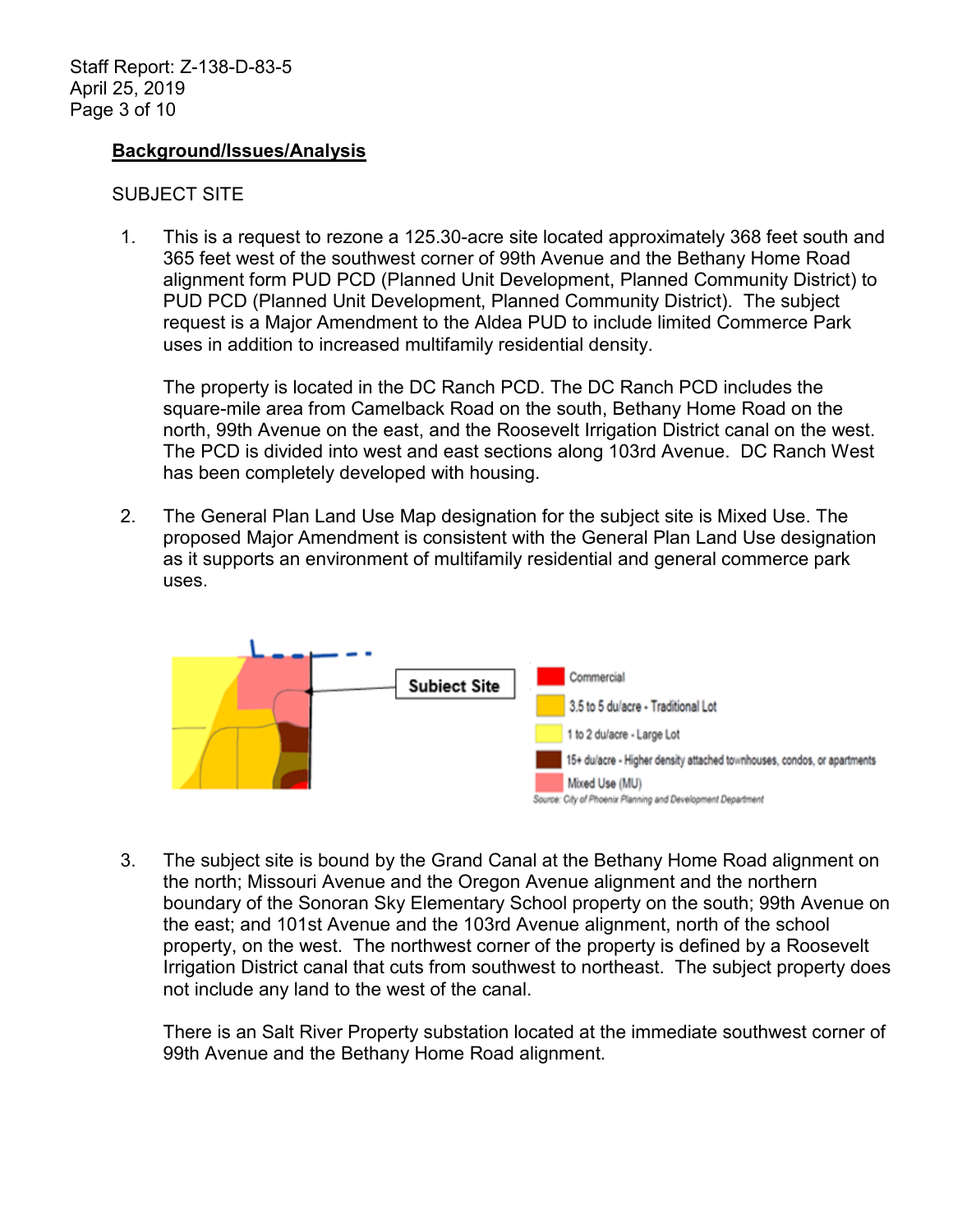Staff Report: Z-138-D-83-5 April 25, 2019 Page 4 of 10



*Source: City of Phoenix Planning and Development Department*

### APPROVAL AND AMENDMENT HISTORY



development phase of the DC Ranch PCD, an approximately 425-acre master planned community, initially approved by City Council on August 5, 1983 via Rezoning Case Nos. Z-138-83 and Z-139-83.

*DC Ranch PCD area, Source: City of Phoenix Planning and Development Department*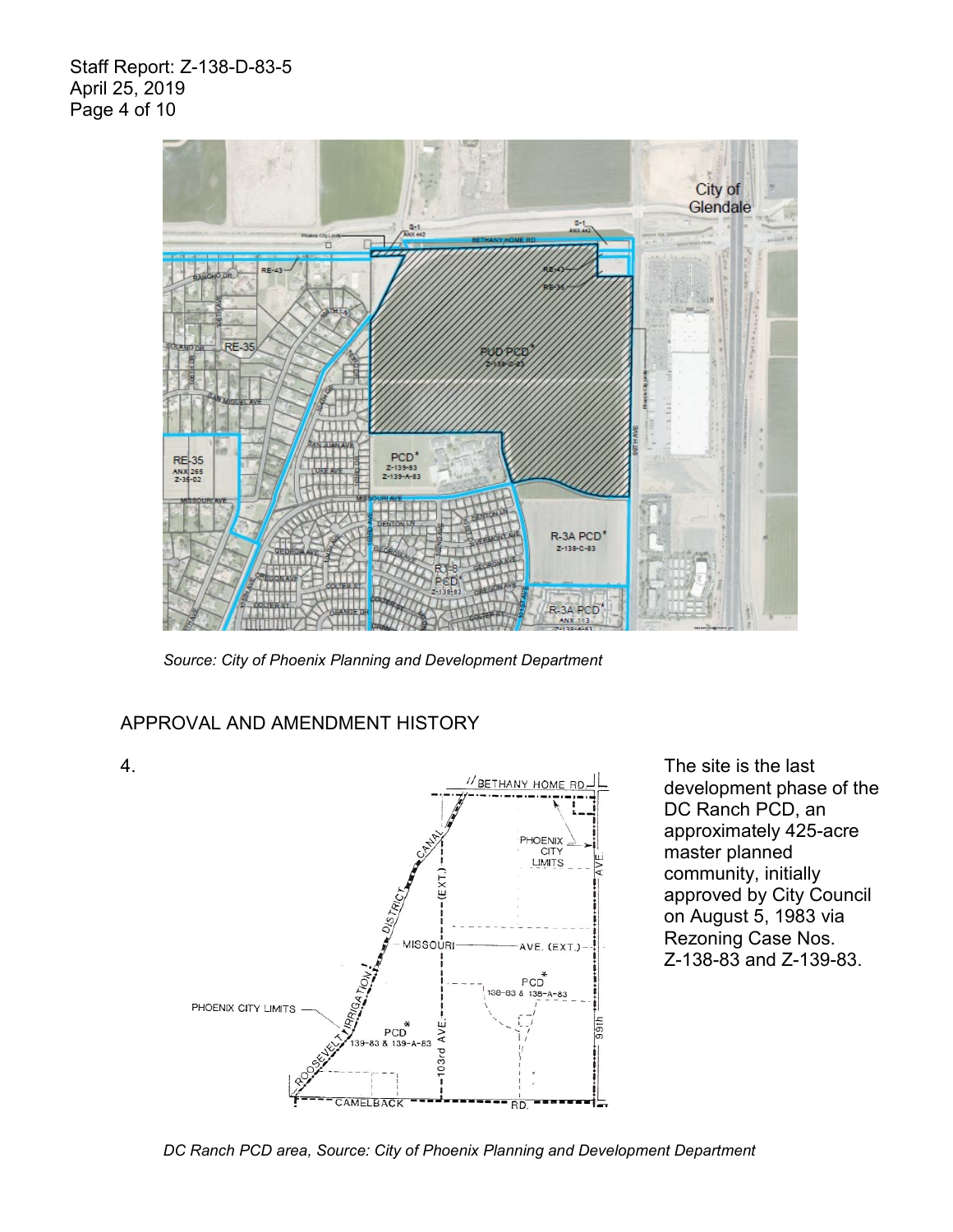- 5. City Council approved a Major Amendment to the DC PCD with Rezoning Case Nos. Z-138-A-83 and Z-139-A-83 in 1985 for approximately 35 acres along Camelback Road for a mix of residential and commercial zoning designations.
- 6. City Council approved a subsequent Major Amendment in June of 1987 for approximately 131 acres of the PCD to allow a mix of residential and commercial uses, via Rezoning Case No. Z-138-B-83-5.
- 7. City Council approved the Aldea Centre PUD PCD in December 2009 for 125.30 acres of the PCD to allow a mix of uses to including retail, office and multifamily residential use via Rezoning Case No. Z-138-C-83-5. A stipulation of approval limited the overall residential development to the existing cap of 1,868 dwelling units from the DC Ranch PCD.
- 8. A Minor Amendment to the Aldea Centre PUD was administratively approved August of 2017 for revisions to Section G.1.b. of the Performance Standards for Amusement Parks hours of operations and Section G.8. of the Development Standards for Walls and Fencing.

AREA CONTEXT



located west of 99th Avenue and is within the Maryvale Village, close to the western border of the city of Phoenix. The City of Glendale abuts the site on the east (99th Avenue) and north (Grand Canal and Bethany Home Road alignment).

*Source: LVA Urban Design Studio*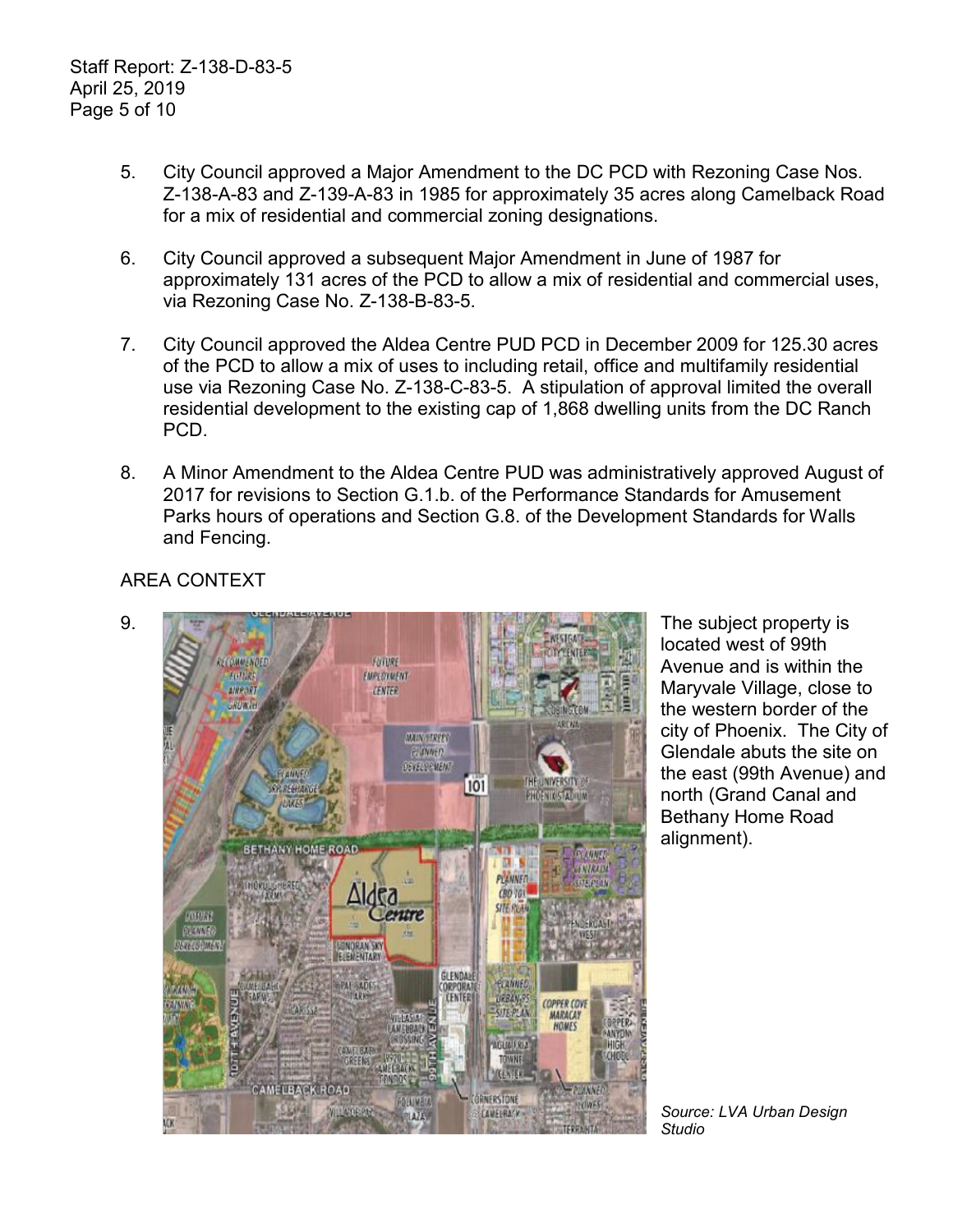Staff Report: Z-138-D-83-5 April 25, 2019 Page 6 of 10

> With the opening of the Loop 101 Freeway in 1999, the market potential for this site has changed significantly, as is evidenced by nearby development. The freeway corridor is now an area of intense multi-jurisdictional growth. The communities along the Loop 101 Freeway corridor, including Glendale,

Avondale, Tolleson, Surprise, and Peoria, have all competed to attract new regional uses such as sports, entertainment, retail, medical facilities, and office parks to the corridor.

The subject site is located in close proximity to the Algodón Major Employment Center, which boasts a master-planned business park with high visibility along the Loop 101 freeway.



*Algodón Major Employment Center, Source: MAG & City of Phoenix*

# PROPOSAL AND DEVELOPMENT STANDARDS

- 10. The proposal was developed utilizing the PUD zoning designation, which allows an application to propose uses, development standards and design guidelines for a site. One of the goals of this process is to allow the applicant to develop standards that respond to the surrounding environment more so than conventional zoning districts allow. The end result is property rezoned with standards crafted specifically for the site. Where a PUD narrative is silent on a requirement, the applicable Zoning Ordinance provisions will be applied.
- 11. Below is a summary of the proposed standards for the subject site, as described in the attached Aldea Centre PUD narrative date stamped April 15, 2019. The primary additions proposed in the Major Amendment include introduction of commerce park uses and an update to the density permitted for multifamily developments.

# *List of Uses*

The Development Narrative proposes a mix of uses that include commercial, commerce park and multifamily residential. The majority of permitted uses remain the same, with the addition of limited commerce park-type uses such as manufacturing, warehousing and wholesaling.

# *Loading Standards*

Along with the additional commerce park uses proposed, the Development Narrative contains updated loading area standards. The revised standards increase the height of the required screening wall to 8 feet and restrict the location and hours of operation of loading areas from both residentially zoned properties and residential uses.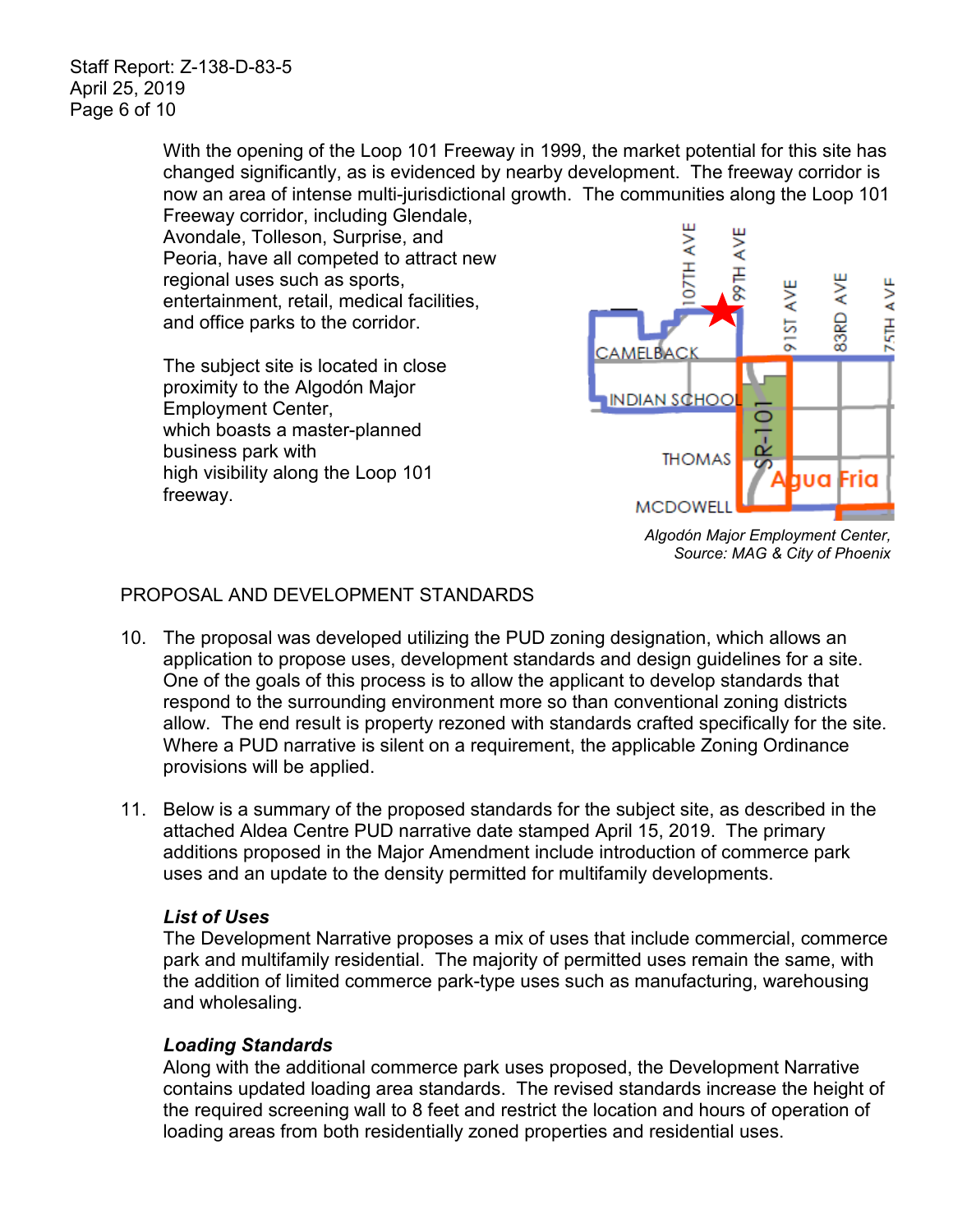### *Multifamily Density*

Currently, the Aldea Centre PUD has a maximum residential density of 20 dwelling units per gross acre for any residential use within the PUD in addition to a maximum of 288 overall units based on the remaining units in the DC Ranch PCD. The standards contained in the current proposal will increase the permitted density to 25 dwelling units per acre for an individual development area, but will maintain the 288 maximum dwelling unit standard for the PUD development area.

### *Building Height*

The proposed building height standards remain unchanged and are subject to the Building Height Standard exhibit contained within the Development Narrative. Permitted building heights range from a maximum of 15 within 75 feet of single-family zoned property to a maximum of 100 feet for hotel and amusement park uses. The maximum height permitted for the majority of the site is 56 feet.

### *Building and Landscape Standards*

Building and landscape standards for the development area remain unchanged. Building setbacks ranging from 15 to 30 are to be provided along all public streets within and surrounding the development. Similarly, landscape setbacks ranging from 10 to 25 feet will also be provided adjacent to any public street.

### *Canal Bank Standards*

The Development Narrative includes standards designed to address development along the northern perimeter of the PUD and adjacent to the Grand Canal. Standards include increased setbacks in addition to landscaping and fencing guidelines.

# *Parking*

The Development Narrative maintains the existing vehicular parking requirements that comply with Section 702 of the Phoenix Zoning Ordinance. Updated standards include a requirement for bicycle parking for both commercial and multifamily development. Multifamily residential development will provide common bicycle parking at 0.25 spaces for each residential unit, with a maximum of 50 spaces, whereas all nonresidential uses with over 5,000 square feet floor area will provide one bicycle space per 25 required vehicle parking spaces, with a maximum of 25 spaces.

- 12. The Tree and Shade Master Plan has a goal of treating the urban forest as infrastructure to ensure that trees are an integral part of the city's planning and development process. In addition, a vision in the master plan is to raise awareness by leading by example. The proposal includes greater planting standards than otherwise required by the Zoning Ordinance. In addition, the proposal requires that 50% of shade cover at maturity be provided over all public and private pedestrian pathways.
- 13. The Comprehensive Bicycle Master Plan supports options for both short-and long-term bicycle parking as a means of promoting bicyclist traffic to a variety of destinations. The proposal requires bicycle parking spaces be provided on the site for both multifamily and nonresidential uses.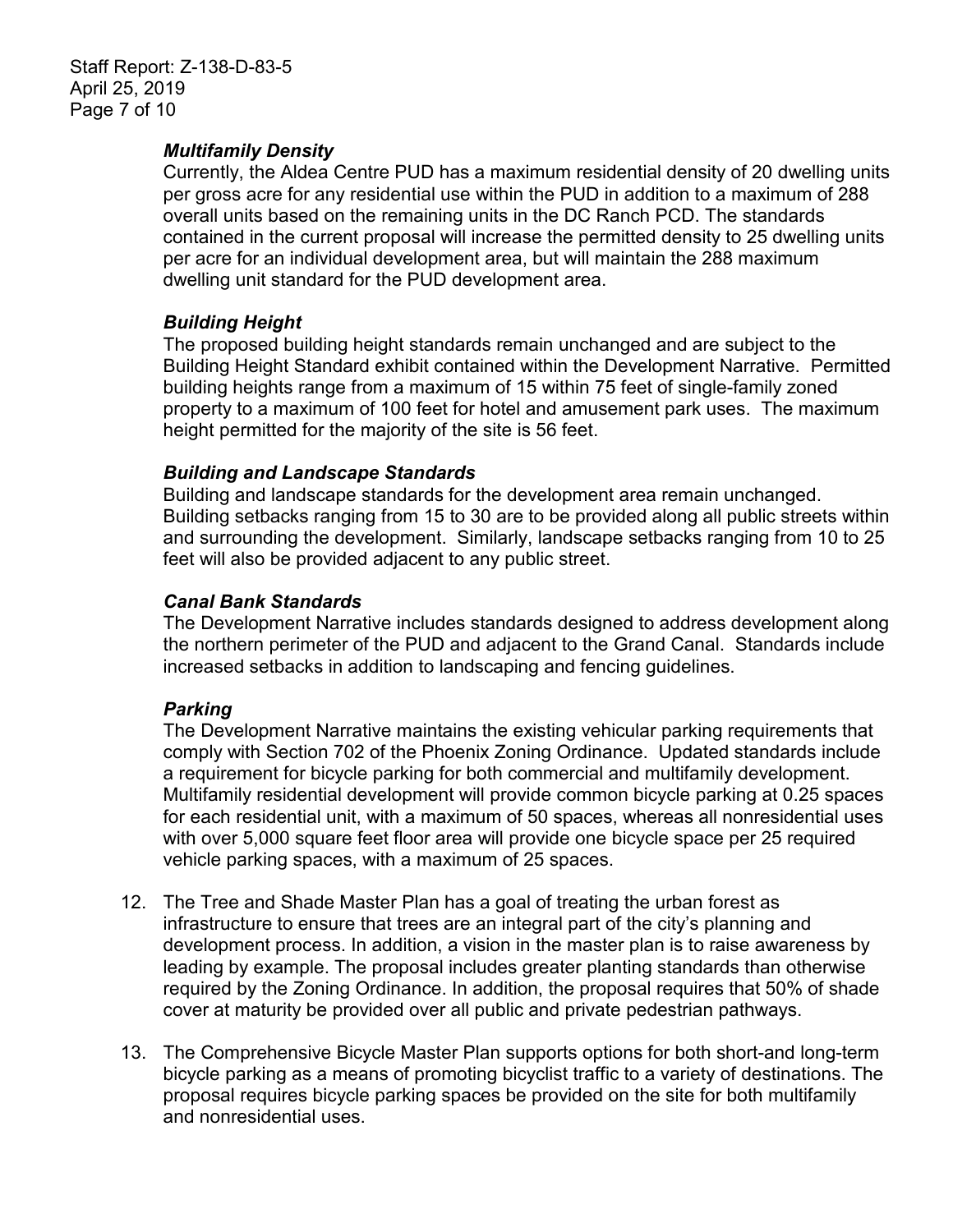14. As part of the Reimagine Phoenix initiative, the City of Phoenix is committed to increasing the waste diversion rate to 40 percent by 2020 and to better manage its solid waste resources. Section 716 of the Phoenix Zoning Ordinances establishes standards to encourage the provision of recycling containers for multifamily, commercial and mixed-use developments meeting certain criteria. The provision of recycling was not addressed in the PUD Development Narrative.

### COMMUNITY INPUT

15. At the time the staff report was written, staff had not received any public correspondence regarding the request.

### INTERDEPARTMENTAL COMMENTS

- 16. The Aviation Department provided comments that the developer shall record a Notice to Prospective Purchasers of Proximity to Airport in order to disclose the existence and operational characteristics of Glendale Municipal Airport (GEU) to future owners or tenants of the property. This request is addressed in Stipulation No. 3.
- 17. The Fire Prevention division of the Fire Department commented that they do not anticipate any problems with this case, but the site or/and building(s) shall comply with the Phoenix Fire Code. Additional water supply may be required to meet the required fire flow per the Phoenix Fire Code.
- 18. The Floodplain Management division of the Public Works Department has determined that this parcel is not in a Special Flood Hazard Area (SFHA), but located in a Shaded Zone X, on panel 1695 L of the Flood Insurance Rate Maps (FIRM) dated October 16, 2013.
- 19. The Street Transportation Department noted that comments on development of the site have been provided through the site development process. A traffic impact study and street master plan was previously submitted and reviewed for the PUD prior to the current request. The new uses proposed through this Major Amendment may necessitate updates to the master plan and/or study. The requirement to potentially update these documents are addressed in Stipulation Nos. 6 and 7.
- 20. The Water Services Department noted that a public water main shall be required within 99th Avenue from Missouri Avenue to the north property line of the project site. The minimum size of the new main shall be 12-inch DIP.

### **OTHER**

- 21. As a condition of the site's original DC Ranch PCD zoning approval in 1983 and subsequent amendments, all remaining PCD zoning stipulations and conditions will still apply and be carried forward with this approval, including the cap on the number of units permitted to be developed. The original PCD requirements are detailed in Stipulation Nos. 8 and 9.
- 22. The site has not been identified as being archaeologically sensitive. However, in the event archaeological materials are encountered during construction, all ground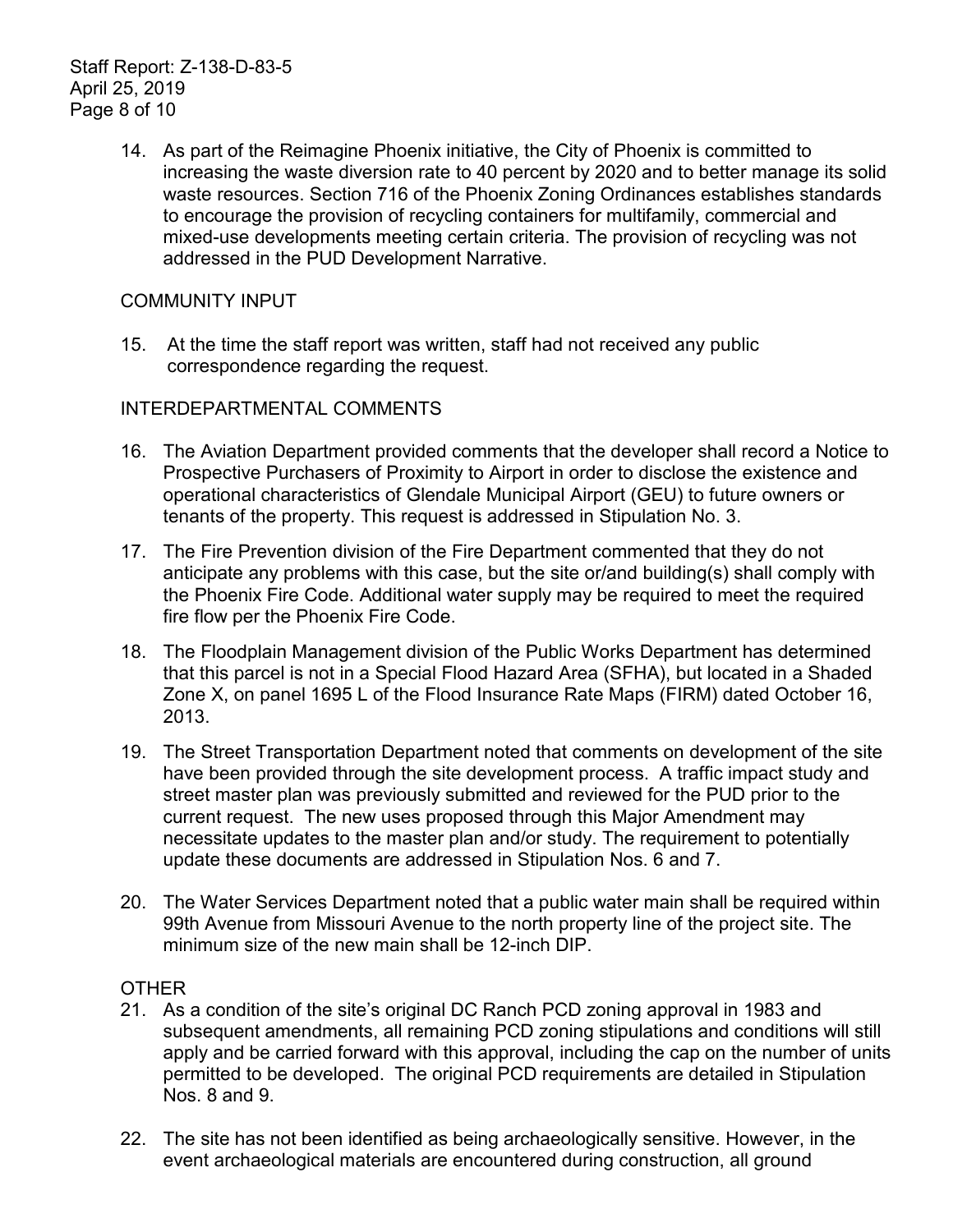disturbing activities must cease within 33-feet of the discovery and the City of Phoenix Archaeology Office must be notified immediately and allowed time to properly assess the materials. This is addressed in Stipulation No. 2.

23. Development and use of the site is subject to all applicable codes and ordinances. Zoning approval does not negate other ordinance requirements. Zoning adjustments, abandonments or other formal actions may also be required.

# **Findings**

- 1. The request is consistent with the General Plan Land Use designation of Mixed Use and supports multiple General Plan Goals and Policies.
- 2. The proposed development will provide increased employment and residential opportunities in the area.
- 3. The proposal introduces several new development standards, through both the bicycle parking standards and canal bank guidelines, that will contribute to a more pedestrian-friendly development.

# **Stipulations**

- 1. An updated Development Narrative for the Aldea Centre PUD reflecting the changes approved through this request shall be submitted to the Planning Department within 30 days of City Council approval of this request. The updated Development Narrative shall be consistent with Development Narrative date stamped April 15, 2019, as modified by the following stipulations:
	- a. Update legal description in Appendix A to reflect boundary of current case.
	- b. Update all applicable exhibits throughout the narrative to address changes made since prior approval, including, but not limited to setbacks and street connections.
	- c. Pages 40-41, Loading Standards: Remove verbiage restricting construction of loading docks within 150 feet of a residential district or use for both manufacturing and wholesale uses.
	- d. Page 45, Canal Bank Landscaping: Update section to read "Canal Bank Standards."
- 2. In the event archaeological materials are encountered during construction, the developer shall immediately cease all ground disturbing activities within a 33-foot radius of that discovery, notify the City Archaeologist, and allow time for the Archaeology Office to properly assess the materials.
- 3. The developer shall record a Notice to Prospective Purchasers of Proximity to Airport in order to disclose the existence and operational characteristics of